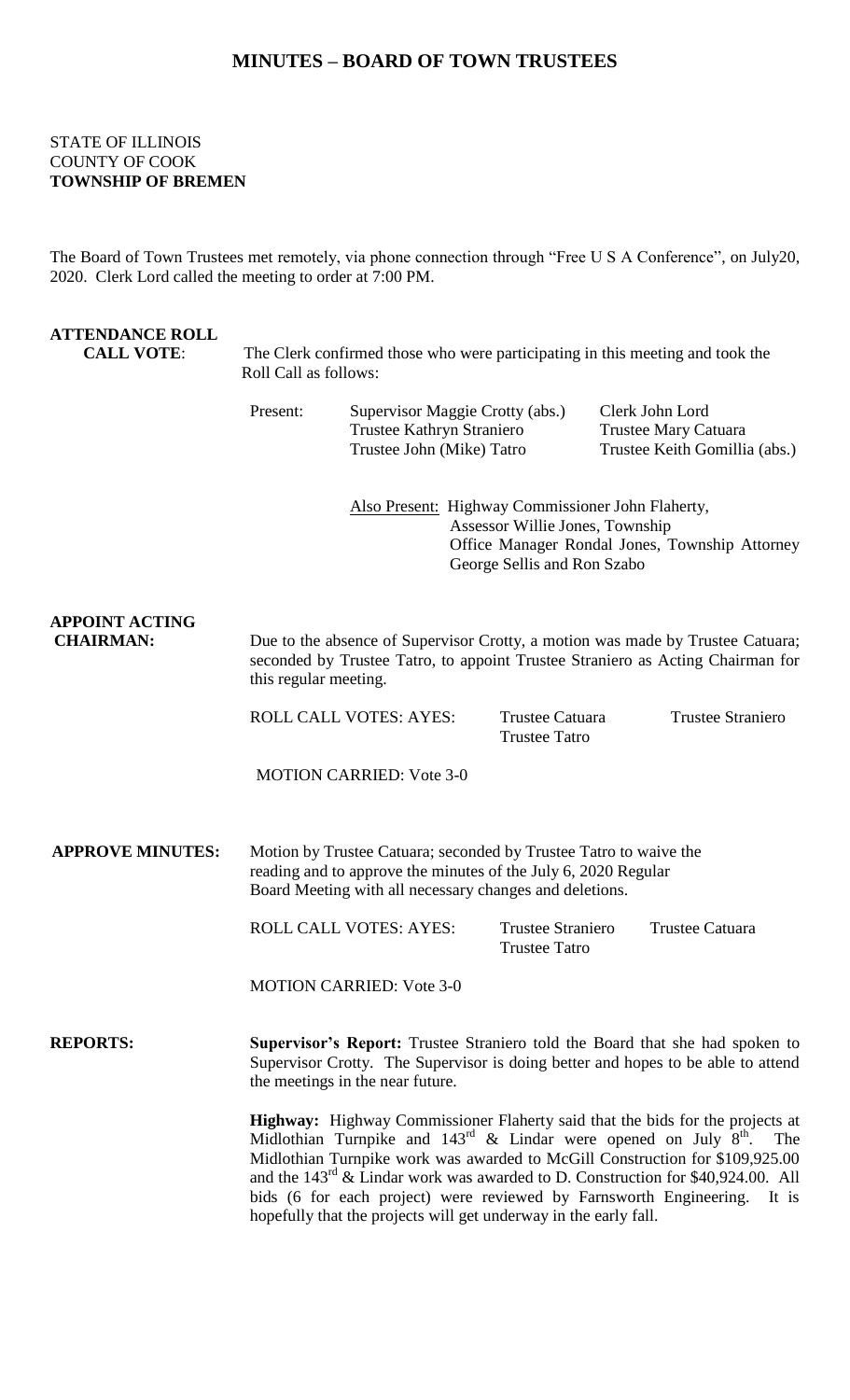### **MINUTES – BOARD OF TOWN TRUSTEES**

**Assessor's Office:** Assessor Jones said that from July  $1<sup>st</sup>$  through the  $15<sup>th</sup>$  his office serviced 52 visitors, responded to 175 phone calls. They will also begin handling appeals from August  $18<sup>th</sup>$  through September  $23<sup>rd</sup>$ . The appeals process has been simplified because of current conditions.

**Other:** NONE

| <b>OLD BUSINESS:</b> | Ron Szabo, who worked on behalf of the Supervisor, on the projects of bringing |
|----------------------|--------------------------------------------------------------------------------|
|                      | youth and others services to the Bremen Township, spoke to the Board on the    |
|                      | current condition of the project. Mr. Szabo has had extensive discussion with  |
|                      | NAMI and SERTOMA and brought that information to the Board. The Board          |
|                      | asked several questions of Mr. Szabo. He responded to their satisfaction. The  |
|                      | Board asked Attorney Sellis to review the agreement/contract(s) of NAMI $\&$   |
|                      | SERTOMA. Mr. Sellis said he will review them before the next meeting (on       |
|                      | August $3rd$ , for them to finalize.                                           |

#### **NEW BUSINESS**: NONE

**PRESENTATION OF BILLS:**

**CORP BILLS:** The following bills were audited by the Board for the General Corporate Fund in the amount of: **\$ 3,086.18**.

> Motion by Trustee Tatro; seconded by Trustee Catuara to approve payment of the General Corporate bills.

ROLL CALL VOTES: AYES: Trustee Straniero Trustee Catuara Trustee Tatro

MOTION CARRIED: Vote 3-0

GA BILLS: The following bills were audited by the Board for the General Assistance Fund in the amount of: **\$ 5,367.05**.

> Motion by Trustee Catuara; seconded by Trustee Tatro to approve payment of the General Assistance bills:

> ROLL CALL VOTES: AYES: Trustee Straniero Trustee Catuara Trustee Tatro

MOTION CARRIED: Vote 3-0

| <b>ROAD &amp; BRIDGE</b><br><b>BILLS:</b> | The following bills were audited by the Board for the Road $\&$ Bridge<br>Fund in the amount of \$9,388.49. |                                    |                 |  |  |  |
|-------------------------------------------|-------------------------------------------------------------------------------------------------------------|------------------------------------|-----------------|--|--|--|
|                                           | Motion by Trustee Tatro: seconded by Trustee Catuara to approve<br>payment of the Road & Bridge bills:      |                                    |                 |  |  |  |
|                                           | ROLL CALL VOTES: AYES:                                                                                      | Trustee Straniero<br>Trustee Tatro | Trustee Catuara |  |  |  |

MOTION CARRIED: Vote 3-0

**EXECUTIVE SESSION**: **NONE**